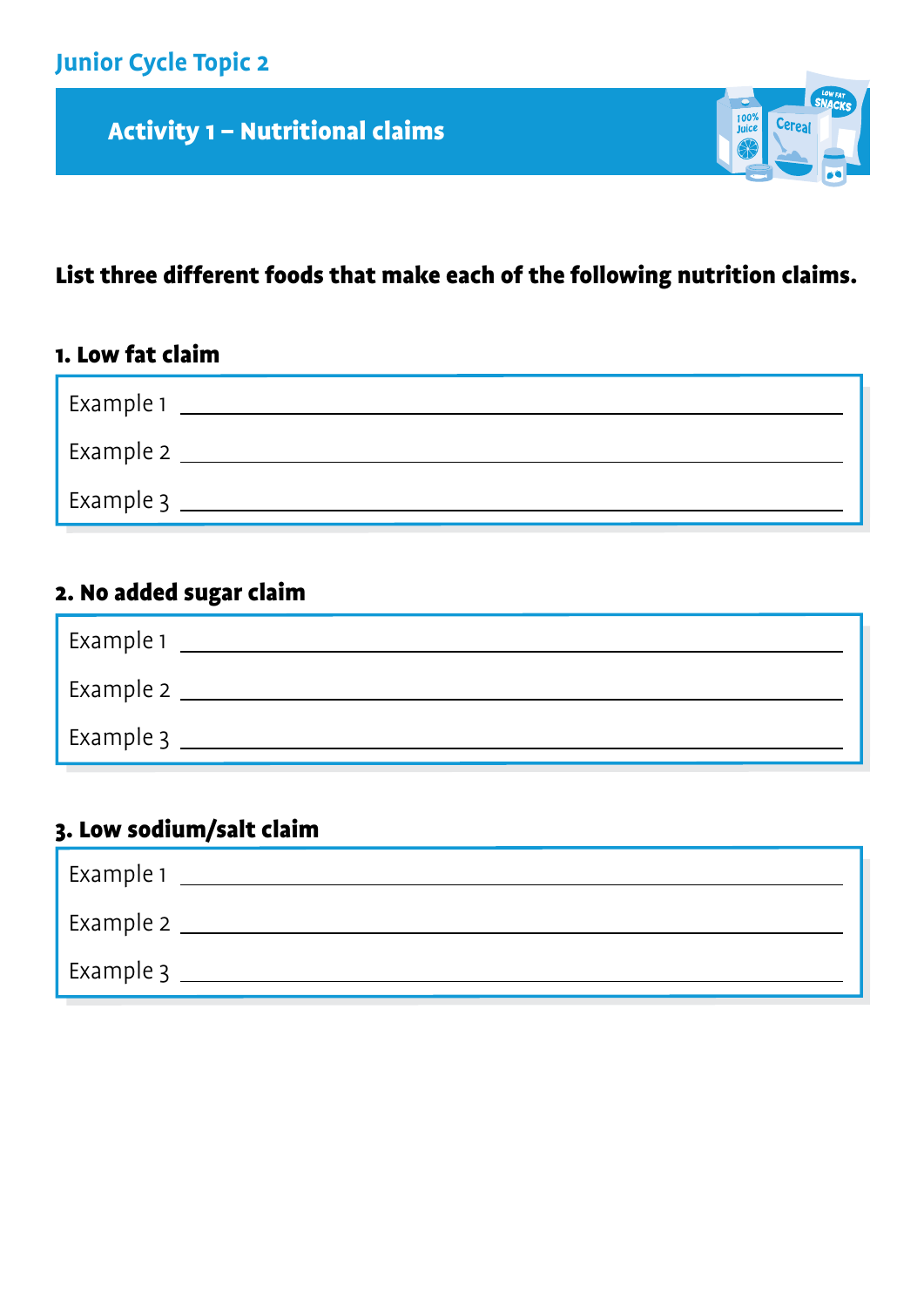# Activity 2 – Nutritional content



## Use the nutritional information provided below to answer the questions.

#### **Pizza brand A Pizza brand B**

| 1444 PRIMIN 71                                                                                                                                                                               |                   | . . <i>ll</i> u diuiu d                                                                                                                                                        |                  |
|----------------------------------------------------------------------------------------------------------------------------------------------------------------------------------------------|-------------------|--------------------------------------------------------------------------------------------------------------------------------------------------------------------------------|------------------|
| Ingredients:                                                                                                                                                                                 |                   | <b>Ingredients:</b>                                                                                                                                                            |                  |
| <b>Wheat</b> flour, vegetable oil (rapeseed oil)<br>water, mozzarella, tomato, cheddar cheese,<br>parmesan cheese, tomato puree, salt, yeast,<br>thickener E460, salt, sugar, herbs, spices. |                   | Wheat flour, water, mozzarella, tomato,<br>mushrooms, peppers, onions, tomato puree,<br>vegetable oil (rapeseed oil), yeast, thickener,<br>salt, sugar, garlic, herbs, spices. |                  |
| <b>Nutritional Information: Typical values per 100g</b>                                                                                                                                      |                   | <b>Nutritional Information: Typical values per 100g</b>                                                                                                                        |                  |
| <b>List of Nutrients</b>                                                                                                                                                                     |                   | <b>List of Nutrients</b>                                                                                                                                                       |                  |
| Energy                                                                                                                                                                                       | 953kJ/228kcal     | Energy                                                                                                                                                                         | 820kJ/196kcal    |
| Fat                                                                                                                                                                                          | 12.0 <sub>g</sub> | Fat                                                                                                                                                                            | 6.5g             |
| Of which saturates                                                                                                                                                                           | 3.0 <sub>g</sub>  | Of which saturates                                                                                                                                                             | 1.5g             |
| Carbohydrate                                                                                                                                                                                 | 25g               | Carbohydrate                                                                                                                                                                   | 27g              |
| Of which sugars                                                                                                                                                                              | 7.9g              | Of which sugars                                                                                                                                                                | 6.0 <sub>g</sub> |
| Protein                                                                                                                                                                                      | 9.1g              | Protein                                                                                                                                                                        | 6.8g             |
| Salt                                                                                                                                                                                         | 1.8g              | Salt                                                                                                                                                                           | 0.5g             |

### **1. Which pizza contains more fat?**

 $A$  B

## **2. Which ingredients contribute to the fat content of each of these products?**

| л. |  |
|----|--|

#### **3. Identify the amount of salt per 100g in brand A and brand B.**

- $A$  B
- **4. Which pizza is the healthier option? Give two reasons for your answer.**

| A   | B |
|-----|---|
| . . |   |
| 2.  |   |
|     |   |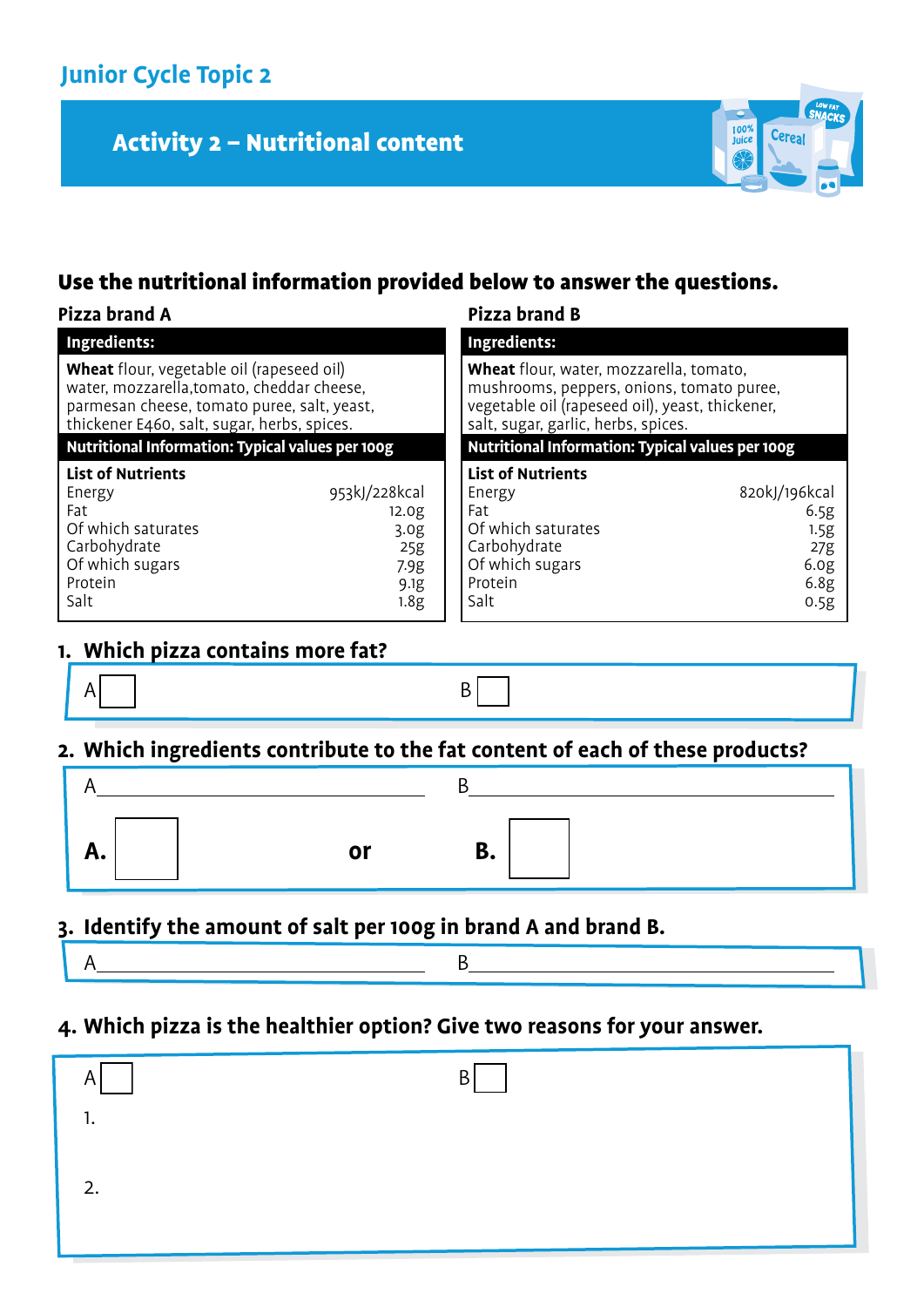Activity 3 – Vegetarian and vegan food products



## **What information on a food label shows that the food is suitable for vegetarians?**

**How are the labels for foods sold as vegan different from those for vegetarian?**

**Explain three reasons why people choose to be a vegetarian or a vegan.**

1.

2.

3.